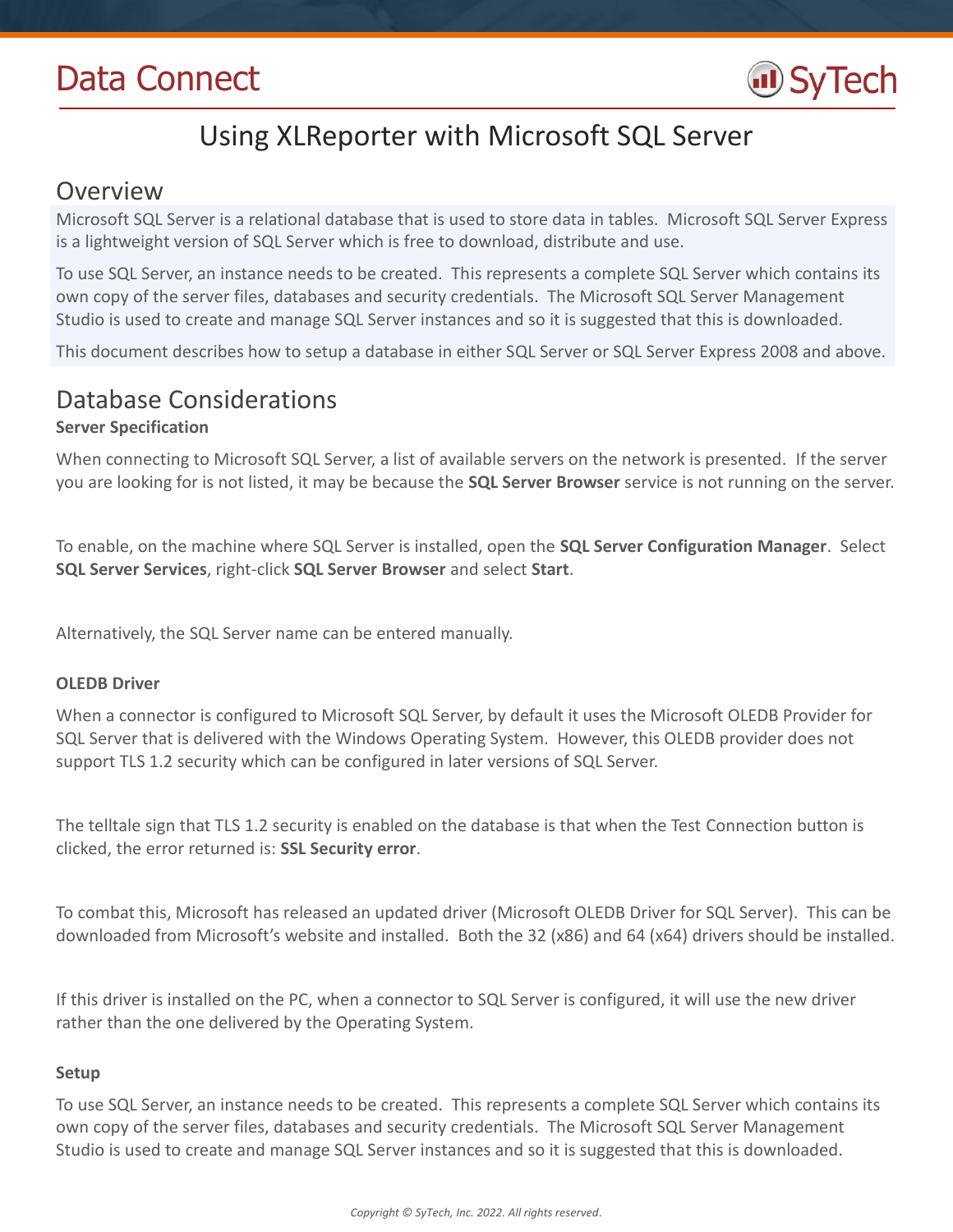The following describes how to setup a database in either SQL Server or SQL Server Express 2008 and above.

# Create a SQL Server Instance

Start the SQL Server Installation Media and select Installation, **New SQL Server stand-alone installation or add features to an existing installation**.

| SQL Server 2016 Setup                                                                                                                                                                                                                                                                                                            |                                                                                                                                                                                                                                                                                                                                                                                                                                                                                                                                                                                                                                                                                                                                                                                                                                                                                                                                                                                                                                                                                                                                                                                                                                                                                                                                                                   |                                                                                                                                                                                                                                                                                                                                                                                                                                                                                                                                               |                                                                                                                                                                                 |                                                                                       | П                                                                                                                                  | $\times$ |
|----------------------------------------------------------------------------------------------------------------------------------------------------------------------------------------------------------------------------------------------------------------------------------------------------------------------------------|-------------------------------------------------------------------------------------------------------------------------------------------------------------------------------------------------------------------------------------------------------------------------------------------------------------------------------------------------------------------------------------------------------------------------------------------------------------------------------------------------------------------------------------------------------------------------------------------------------------------------------------------------------------------------------------------------------------------------------------------------------------------------------------------------------------------------------------------------------------------------------------------------------------------------------------------------------------------------------------------------------------------------------------------------------------------------------------------------------------------------------------------------------------------------------------------------------------------------------------------------------------------------------------------------------------------------------------------------------------------|-----------------------------------------------------------------------------------------------------------------------------------------------------------------------------------------------------------------------------------------------------------------------------------------------------------------------------------------------------------------------------------------------------------------------------------------------------------------------------------------------------------------------------------------------|---------------------------------------------------------------------------------------------------------------------------------------------------------------------------------|---------------------------------------------------------------------------------------|------------------------------------------------------------------------------------------------------------------------------------|----------|
| <b>Installation Type</b>                                                                                                                                                                                                                                                                                                         |                                                                                                                                                                                                                                                                                                                                                                                                                                                                                                                                                                                                                                                                                                                                                                                                                                                                                                                                                                                                                                                                                                                                                                                                                                                                                                                                                                   |                                                                                                                                                                                                                                                                                                                                                                                                                                                                                                                                               |                                                                                                                                                                                 |                                                                                       |                                                                                                                                    |          |
| Perform a new installation or add features to an existing instance of SQL Server 2016.                                                                                                                                                                                                                                           |                                                                                                                                                                                                                                                                                                                                                                                                                                                                                                                                                                                                                                                                                                                                                                                                                                                                                                                                                                                                                                                                                                                                                                                                                                                                                                                                                                   |                                                                                                                                                                                                                                                                                                                                                                                                                                                                                                                                               |                                                                                                                                                                                 |                                                                                       |                                                                                                                                    |          |
| <b>Global Rules</b><br><b>Product Updates</b><br><b>Install Setup Files</b><br>Install Rules<br><b>Installation Type</b><br><b>Product Key</b><br><b>License Terms</b><br><b>Feature Selection</b><br><b>Feature Rules</b><br><b>Feature Configuration Rules</b><br>Ready to Install<br><b>Installation Progress</b><br>Complete | ● Perform a new installation of SQL Server 2016<br>components.<br><b>SOLEXPRESS</b><br>Installed instances:<br><b>Instance Name</b><br><b>SOLEXPRESS</b><br>SOLSERVER16<br>SOLSERVER14<br>SOLSERVER2014<br><b>MSSOLSERVER</b><br><shared compone<br=""><shared compone<br=""><shared compone<="" th=""><th>Select this option if you want to install a new instance of SQL Server or want to install shared<br/>Add features to an existing instance of SQL Server 2016<br/>Select this option if you want to add features to an existing instance of SQL Server. For example, you<br/>want to add the Analysis Services features to the instance that contains the Database Engine. Features<br/>within an instance must be the same edition.<br/>Instance ID<br/>MSSOL13.SOLEXPR<br/>MSSQL13.SQLSERV<br/>MSSQL12.SQLSERV<br/>MSSOL12.SOLSERV<br/>MSSQL10 50.MSSQ</th><th>Features<br/>SQLEngine, SQLEn<br/><b>SQLEngine</b><br/>SQLEngine, SQLEn<br/><b>SQLEngine</b><br/>SQLEngine, SQLEn<br/><b>SSMS, Adv SSMS</b><br/><b>SSMS. Adv SSMS</b><br/>Conn. SDK. IS</th><th>Edition<br/><b>Express</b><br/>Standard<br/><b>Express</b><br/><b>Express</b><br/>Standard</th><th>Version<br/>13.2.5101.9<br/>13.2.5101.9<br/>12.3.6108.1<br/>12.3.6108.1<br/>10.53.6560.0<br/>13.0.16106.4<br/>12.3.6024.0<br/>10.53.6560.0</th><th></th></shared></shared></shared> | Select this option if you want to install a new instance of SQL Server or want to install shared<br>Add features to an existing instance of SQL Server 2016<br>Select this option if you want to add features to an existing instance of SQL Server. For example, you<br>want to add the Analysis Services features to the instance that contains the Database Engine. Features<br>within an instance must be the same edition.<br>Instance ID<br>MSSOL13.SOLEXPR<br>MSSQL13.SQLSERV<br>MSSQL12.SQLSERV<br>MSSOL12.SOLSERV<br>MSSQL10 50.MSSQ | Features<br>SQLEngine, SQLEn<br><b>SQLEngine</b><br>SQLEngine, SQLEn<br><b>SQLEngine</b><br>SQLEngine, SQLEn<br><b>SSMS, Adv SSMS</b><br><b>SSMS. Adv SSMS</b><br>Conn. SDK. IS | Edition<br><b>Express</b><br>Standard<br><b>Express</b><br><b>Express</b><br>Standard | Version<br>13.2.5101.9<br>13.2.5101.9<br>12.3.6108.1<br>12.3.6108.1<br>10.53.6560.0<br>13.0.16106.4<br>12.3.6024.0<br>10.53.6560.0 |          |
|                                                                                                                                                                                                                                                                                                                                  |                                                                                                                                                                                                                                                                                                                                                                                                                                                                                                                                                                                                                                                                                                                                                                                                                                                                                                                                                                                                                                                                                                                                                                                                                                                                                                                                                                   |                                                                                                                                                                                                                                                                                                                                                                                                                                                                                                                                               | $<$ Back                                                                                                                                                                        | Next                                                                                  | Cancel                                                                                                                             |          |

Check **Perform a new installation of SQL Server**.

| SQL Server 2016 Setup<br><b>Feature Selection</b><br>Select the Standard features to install.                                                                                                                                                                                                                                                                                                |                                                                                                                                                                                                                                                                                                                                                                                                                                                                                                                    |                                                                                  | $\times$                                                                                                                                                                                                                                                                                                                                                                                                                                                                                                                  |
|----------------------------------------------------------------------------------------------------------------------------------------------------------------------------------------------------------------------------------------------------------------------------------------------------------------------------------------------------------------------------------------------|--------------------------------------------------------------------------------------------------------------------------------------------------------------------------------------------------------------------------------------------------------------------------------------------------------------------------------------------------------------------------------------------------------------------------------------------------------------------------------------------------------------------|----------------------------------------------------------------------------------|---------------------------------------------------------------------------------------------------------------------------------------------------------------------------------------------------------------------------------------------------------------------------------------------------------------------------------------------------------------------------------------------------------------------------------------------------------------------------------------------------------------------------|
| <b>Global Rules</b><br><b>Product Updates</b><br><b>Install Setup Files</b><br>Install Rules<br><b>Installation Type</b><br><b>Product Key</b><br><b>License Terms</b><br><b>Feature Selection</b><br><b>Feature Rules</b><br><b>Instance Configuration</b><br><b>Server Configuration</b><br><b>Database Engine Configuration</b><br><b>Feature Configuration Rules</b><br>Ready to Install | Features:<br><b>Instance Features</b><br>Database Engine Services<br>SQL Server Replication<br>R Services (In-Database)<br><b>Full-Text and Semantic Extractions for Sea</b><br><b>Data Quality Services</b><br>PolyBase Query Service for External Data<br>Analysis Services<br>Reporting Services - Native<br><b>Shared Features</b><br>Reporting Services - SharePoint<br>Reporting Services Add-in for SharePoint Pro-<br>Data Quality Client<br>$\overline{\phantom{a}}$<br><b>Unselect All</b><br>Select All | $\rightarrow$                                                                    | Feature description:<br>The configuration and operation of each<br>$\wedge$<br>instance feature of a SOL Server instance is<br>isolated from other SOL Server instances, SOL<br>Server instances can operate side-by-side on<br>$\checkmark$<br>Prerequisites for selected features:<br>Already installed:<br>$\wedge$<br>Windows PowerShell 3.0 or higher<br>Microsoft Visual Studio 2010 Redistributable Y<br>K<br><b>Disk Space Requirements</b><br>Drive C: 1058 MB required, 105741 MB<br>$\wedge$<br>available<br>v |
| <b>Installation Progress</b><br>Complete                                                                                                                                                                                                                                                                                                                                                     | Instance root directory:<br>Shared feature directory:<br>Shared feature directory (x86):                                                                                                                                                                                                                                                                                                                                                                                                                           | C:\Program Files\Microsoft SQL Server\<br>c:\Program Files\Microsoft SQL Server\ | $\ddot{\phantom{a}}$<br>c:\Program Files (x86)\Microsoft SQL Server\<br>Next<br>Cancel<br>$<$ Back                                                                                                                                                                                                                                                                                                                                                                                                                        |

Check the features to install. At a minimum check **Database Engine Services**.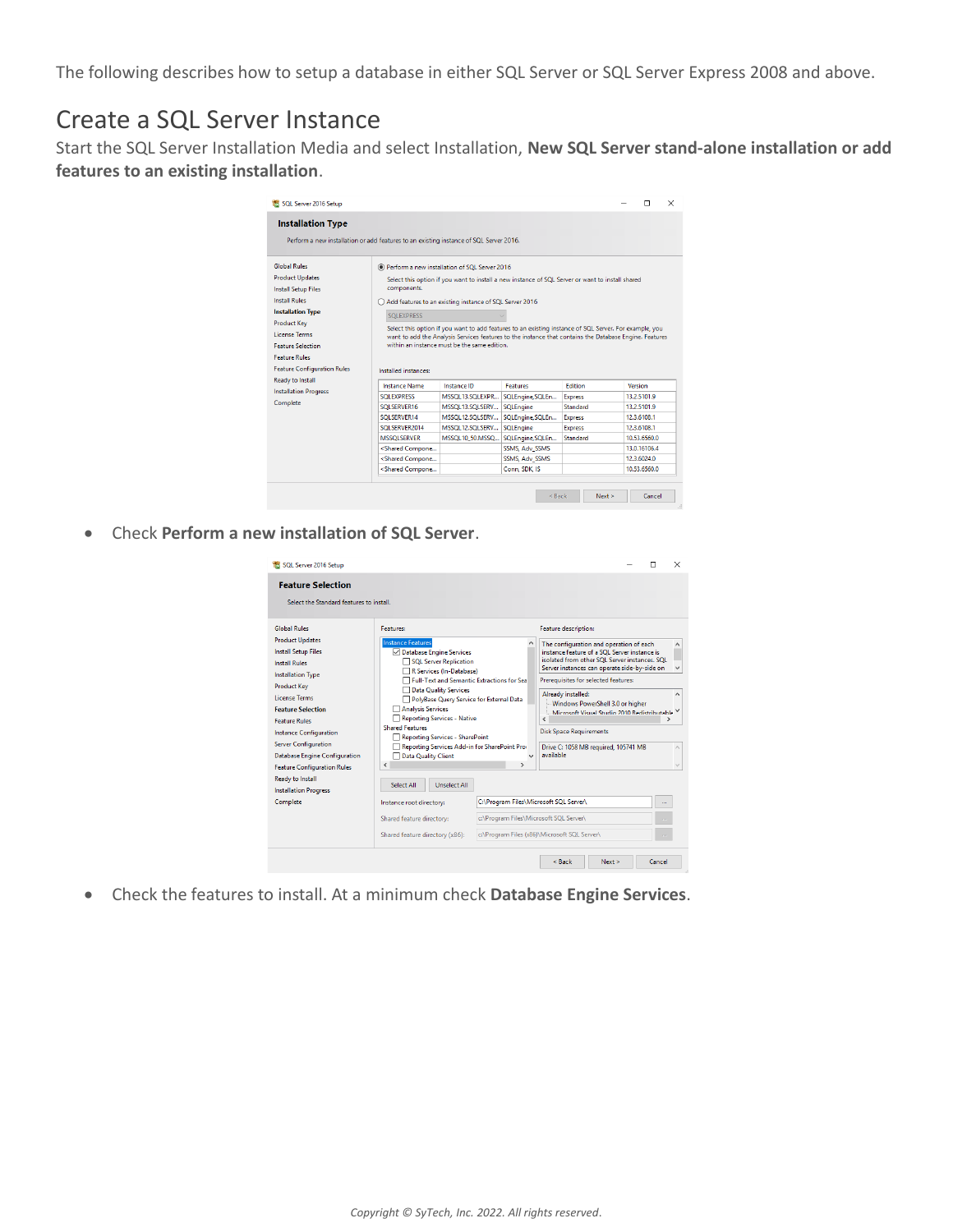| SQL Server 2016 Setup                                                                                               |                                                                                                                            |                                                                                     |                       |                |                 |              | $\times$ |
|---------------------------------------------------------------------------------------------------------------------|----------------------------------------------------------------------------------------------------------------------------|-------------------------------------------------------------------------------------|-----------------------|----------------|-----------------|--------------|----------|
| <b>Instance Configuration</b>                                                                                       |                                                                                                                            |                                                                                     |                       |                |                 |              |          |
| Specify the name and instance ID for the instance of SQL Server. Instance ID becomes part of the installation path. |                                                                                                                            |                                                                                     |                       |                |                 |              |          |
| <b>Global Rules</b>                                                                                                 | ○ Default instance                                                                                                         |                                                                                     |                       |                |                 |              |          |
| <b>Product Updates</b><br><b>Install Setup Files</b>                                                                | (6) Named instance:                                                                                                        | SvTechSOLServer                                                                     |                       |                |                 |              |          |
| <b>Install Rules</b>                                                                                                |                                                                                                                            |                                                                                     |                       |                |                 |              |          |
| <b>Installation Type</b><br><b>Product Kev</b>                                                                      | Instance ID:                                                                                                               | <b>SYTECHSOLSERVER</b>                                                              |                       |                |                 |              |          |
| <b>License Terms</b>                                                                                                |                                                                                                                            |                                                                                     |                       |                |                 |              |          |
| <b>Feature Selection</b>                                                                                            |                                                                                                                            | SQL Server directory: C:\Program Files\Microsoft SQL Server\MSSQL13.SYTECHSQLSERVER |                       |                |                 |              |          |
| <b>Feature Rules</b>                                                                                                | Installed instances:                                                                                                       |                                                                                     |                       |                |                 |              |          |
| <b>Instance Configuration</b>                                                                                       | <b>Instance Name</b>                                                                                                       | Instance ID                                                                         | Features              |                | <b>Edition</b>  | Version      |          |
| <b>Server Configuration</b>                                                                                         | <b>SOLEXPRESS</b>                                                                                                          | MSSOL13.SOLEXPR                                                                     | SQLEngine, SQLEn      | <b>Express</b> |                 | 13.2.5101.9  |          |
| <b>Database Engine Configuration</b>                                                                                | SOLSERVER16                                                                                                                | MSSOL13.SOLSERV                                                                     | <b>SOLEngine</b>      |                | Standard        | 13.2.5101.9  |          |
| <b>Feature Configuration Rules</b>                                                                                  | SOLSERVER14                                                                                                                | MSSQL12.SQLSERV                                                                     | SQLEngine, SQLEn      | <b>Express</b> |                 | 12.3.6108.1  |          |
| Ready to Install                                                                                                    | SOLSERVER2014                                                                                                              | MSSQL12.SQLSERV                                                                     | <b>SQLEngine</b>      | <b>Express</b> |                 | 12.3.6108.1  |          |
| <b>Installation Progress</b>                                                                                        | <b>MSSOLSERVER</b>                                                                                                         | MSSQL10 50.MSSQ                                                                     | SQLEngine, SQLEn      |                | <b>Standard</b> | 10.53.6560.0 |          |
| Complete                                                                                                            | <shared compone<="" td=""><td></td><td><b>SSMS, Adv SSMS</b></td><td></td><td></td><td>13.0.16106.4</td><td></td></shared> |                                                                                     | <b>SSMS, Adv SSMS</b> |                |                 | 13.0.16106.4 |          |
|                                                                                                                     | <shared compone<="" td=""><td></td><td><b>SSMS, Adv SSMS</b></td><td></td><td></td><td>12.3.6024.0</td><td></td></shared>  |                                                                                     | <b>SSMS, Adv SSMS</b> |                |                 | 12.3.6024.0  |          |
|                                                                                                                     | <shared compone<="" td=""><td></td><td>Conn, SDK, IS</td><td></td><td></td><td>10.53.6560.0</td><td></td></shared>         |                                                                                     | Conn, SDK, IS         |                |                 | 10.53.6560.0 |          |
|                                                                                                                     |                                                                                                                            |                                                                                     |                       |                |                 |              |          |
|                                                                                                                     |                                                                                                                            |                                                                                     |                       |                |                 |              |          |
|                                                                                                                     |                                                                                                                            |                                                                                     |                       | < Back         | Next >          | Cancel       |          |

Enter a **Named Instance**.

| SQL Server 2016 Setup                                                                                                                                                                                                                                          |                                                                                                                 |                                                                                                                                                                                                                                                                       |          |                     |        | $\times$ |
|----------------------------------------------------------------------------------------------------------------------------------------------------------------------------------------------------------------------------------------------------------------|-----------------------------------------------------------------------------------------------------------------|-----------------------------------------------------------------------------------------------------------------------------------------------------------------------------------------------------------------------------------------------------------------------|----------|---------------------|--------|----------|
| <b>Server Configuration</b>                                                                                                                                                                                                                                    |                                                                                                                 |                                                                                                                                                                                                                                                                       |          |                     |        |          |
| Specify the service accounts and collation configuration.                                                                                                                                                                                                      |                                                                                                                 |                                                                                                                                                                                                                                                                       |          |                     |        |          |
| <b>Global Rules</b><br><b>Product Updates</b><br><b>Install Setup Files</b>                                                                                                                                                                                    | Service Accounts Collation<br>Microsoft recommends that you use a separate account for each SQL Server service. |                                                                                                                                                                                                                                                                       |          |                     |        |          |
| <b>Install Rules</b>                                                                                                                                                                                                                                           | Service                                                                                                         | <b>Account Name</b>                                                                                                                                                                                                                                                   | Password | <b>Startup Type</b> |        |          |
| <b>Installation Type</b>                                                                                                                                                                                                                                       | <b>SQL Server Agent</b>                                                                                         | NT Service\SQLAgent\$S                                                                                                                                                                                                                                                |          | Manual              |        |          |
| <b>Product Key</b>                                                                                                                                                                                                                                             | <b>SQL Server Database Engine</b>                                                                               | NT Service\MSSOLSSYT                                                                                                                                                                                                                                                  |          | Automatic           |        |          |
| <b>License Terms</b>                                                                                                                                                                                                                                           | <b>SOL Server Browser</b>                                                                                       | NT AUTHORITY\LOCAL                                                                                                                                                                                                                                                    |          | Automatic           |        |          |
| <b>Feature Selection</b><br><b>Feature Rules</b><br><b>Instance Configuration</b><br><b>Server Configuration</b><br><b>Database Engine Configuration</b><br><b>Feature Configuration Rules</b><br>Ready to Install<br><b>Installation Progress</b><br>Complete | <b>Click here for details</b>                                                                                   | Grant Perform Volume Maintenance Task privilege to SQL Server Database Engine Service<br>This privilege enables instant file initialization by avoiding zeroing of data pages. This may lead<br>to information disclosure by allowing deleted content to be accessed. |          |                     |        |          |
|                                                                                                                                                                                                                                                                |                                                                                                                 | < Back                                                                                                                                                                                                                                                                | $Next$ > |                     | Cancel |          |

Set **SQL Server Browser** to *Automatic*.

| SQL Server 2016 Setup                                |                                                                                                             |                         | $\times$                  |  |
|------------------------------------------------------|-------------------------------------------------------------------------------------------------------------|-------------------------|---------------------------|--|
| <b>Database Engine Configuration</b>                 | Specify Database Engine authentication security mode, administrators, data directories and TempDB settings. |                         |                           |  |
|                                                      |                                                                                                             |                         |                           |  |
| <b>Global Rules</b>                                  | Server Configuration Data Directories TempDB FILESTREAM                                                     |                         |                           |  |
| <b>Product Updates</b><br><b>Install Setup Files</b> | Specify the authentication mode and administrators for the Database Engine.                                 |                         |                           |  |
| <b>Install Rules</b>                                 | <b>Authentication Mode</b>                                                                                  |                         |                           |  |
| <b>Installation Type</b>                             | (C) Windows authentication mode                                                                             |                         |                           |  |
| <b>Product Key</b>                                   | O Mixed Mode (SOL Server authentication and Windows authentication)                                         |                         |                           |  |
| <b>License Terms</b><br><b>Feature Selection</b>     | Specify the password for the SQL Server system administrator (sa) account.                                  |                         |                           |  |
| <b>Feature Rules</b>                                 |                                                                                                             |                         |                           |  |
| <b>Instance Configuration</b>                        | Enter password:                                                                                             |                         |                           |  |
| <b>Server Configuration</b>                          | Confirm password:                                                                                           |                         |                           |  |
| <b>Database Engine Configuration</b>                 | Specify SQL Server administrators                                                                           |                         |                           |  |
| <b>Feature Configuration Rules</b>                   | SY020\SyTech (SyTech)                                                                                       |                         | SOL Server administrators |  |
| Ready to Install                                     |                                                                                                             |                         | have unrestricted access. |  |
| <b>Installation Progress</b>                         |                                                                                                             | to the Database Engine. |                           |  |
| Complete                                             |                                                                                                             |                         |                           |  |
|                                                      | <b>Add Current User</b><br>Add<br>Remove                                                                    |                         |                           |  |
|                                                      |                                                                                                             |                         |                           |  |
|                                                      | < Rack<br>Next >                                                                                            |                         | Cancel                    |  |

- Click **Add Current User** to give the current Windows account permission to the database.
- If the database will be accessed across the network enable **Mixed Mode**.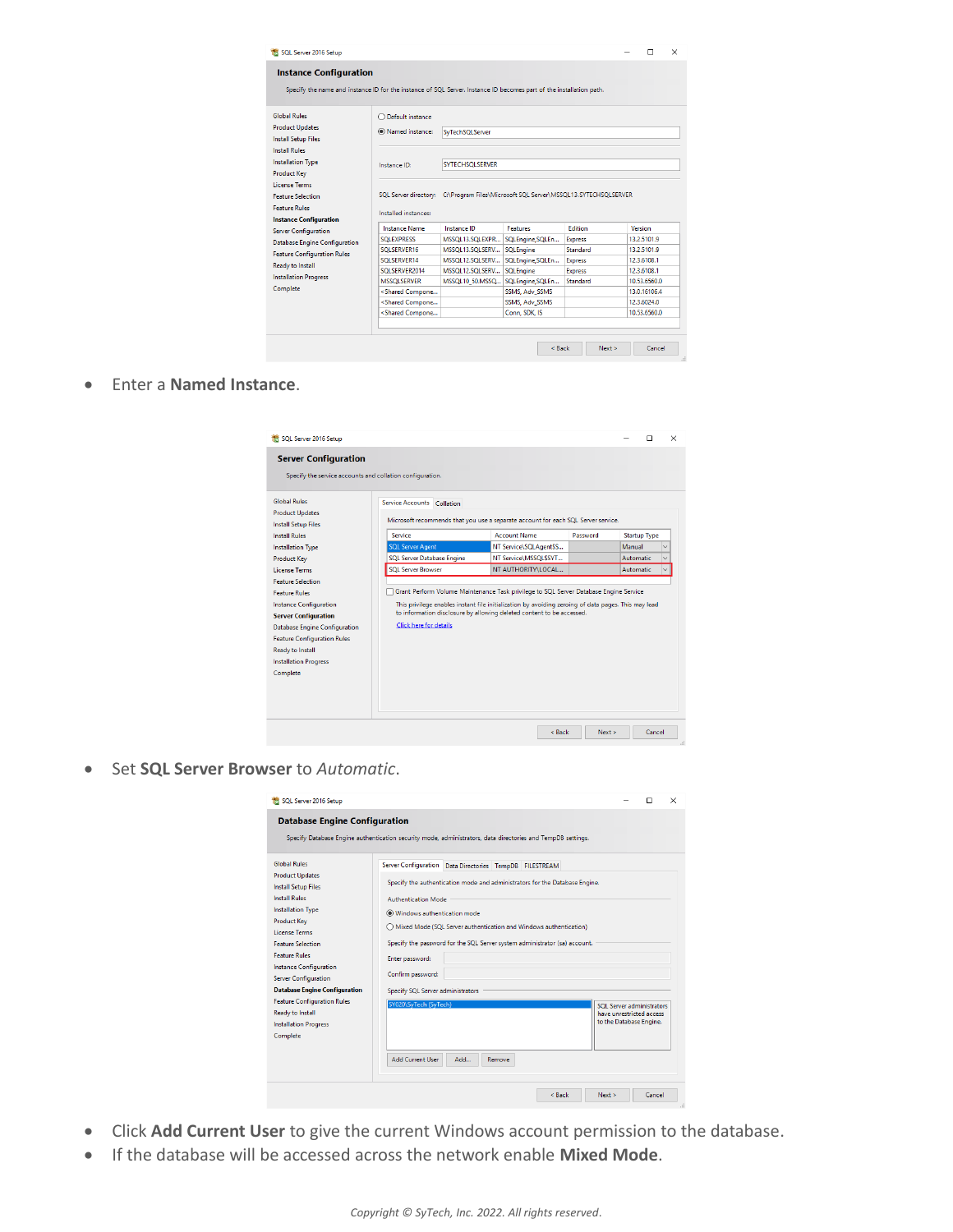

Click **Install** to start the setup of the Instance.

# SQL Server Applications

There are many applications that are or can be installed to help configure SQL Server. The following are the main ones referred to in this document.

### SQL Server Management Studio

SQL Server Management Studio provides all the tools to create databases, tables, views as well as setting up users and security.

Management Studio is not installed by default with SQL Server. It must be downloaded and installed separately.

Once installed, SQL Server Management Studio is available from the Microsoft SQL Server program group.

### SQL Server Configuration Manager

SQL Server Configuration Manager provides the tools to manage the SQL Server instances in the Windows operating system.

This is installed with SQL Server. In some versions it is available in the Microsoft SQL Server program group by selecting **SQL Server Configuration Manager**. In other versions it needs to be launched manually. For example, to launch the Configuration Manager for SQL Server 2016, from **Start**, enter *SQLServerManager13.msc*. The *13* is the version of SQL Server so this will change based on what SQL Server version is installed.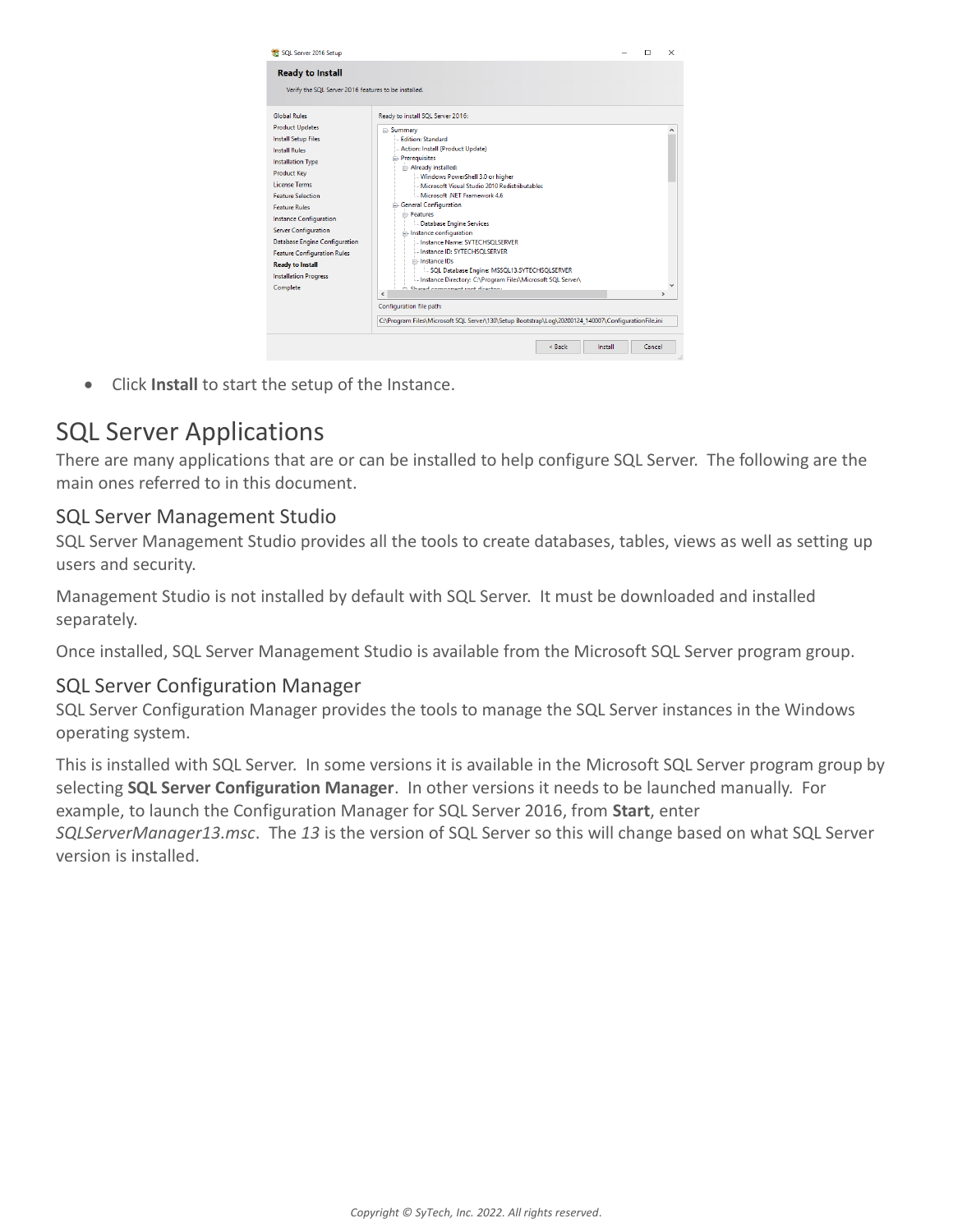# Create a Database

Open **Microsoft SQL Server Management Studio** and connect to the SQL Server instance. In the Studio, expand the instance. Select **Databases**, right-click and select **New Database**.

| Ħ<br>New Database                                                                             |                          |           |                     |                   |                      | ×<br>$\Box$ |
|-----------------------------------------------------------------------------------------------|--------------------------|-----------|---------------------|-------------------|----------------------|-------------|
| Select a page<br>General<br>R                                                                 | Script v B Help          |           |                     |                   |                      |             |
| Options<br>Filegroups<br>÷                                                                    | Database name:           |           | <b>DVAnalyze</b>    |                   |                      |             |
|                                                                                               | Owner:                   |           | <default></default> |                   |                      | $\ldots$    |
|                                                                                               | □ Use full-text indexing |           |                     |                   |                      |             |
|                                                                                               | Database files:          |           |                     |                   |                      |             |
|                                                                                               | Logical Name             | File Type | Filegroup           | Initial Size (MB) | Autogrowth / Maxsize |             |
|                                                                                               | <b>DVAnalyze</b>         | ROWS      | PRIMARY             | 8                 | By 64 MB, Unlimited  |             |
|                                                                                               | DVAnalyze L.             | LOG       | Not Applicable      | 8                 | By 64 MB, Unlimited  |             |
| Connection<br>Server:<br>SY020\SQLSERVER16<br>Connection:<br>sa<br>View connection properties |                          |           |                     |                   |                      |             |
| Progress                                                                                      |                          |           |                     |                   |                      |             |
|                                                                                               | $\epsilon$               |           |                     |                   |                      | $\,$        |
| Ready                                                                                         |                          |           |                     | Add               | Remove               |             |
|                                                                                               |                          |           |                     |                   | 0K                   | Cancel      |

**•** Set the **Database name** to something meaningful.

# Remote Connection

If the SQL Server is remote to where **XLReporter** is installed i.e., on a different workstation then remote connections must be enabled in SQL Server.

Open the **SQL Server Management Studio** and connect to the SQL Server instance.

Right click the server at the top and select **Properties**.

| Server Properties - SY020\SQLEXPRESS<br>Ħ                                                                            |                                                                                                                                                                                                                                                                                                     | □      | $\times$ |
|----------------------------------------------------------------------------------------------------------------------|-----------------------------------------------------------------------------------------------------------------------------------------------------------------------------------------------------------------------------------------------------------------------------------------------------|--------|----------|
| Select a page                                                                                                        | Script v B Help                                                                                                                                                                                                                                                                                     |        |          |
| General<br>Memory<br>Processors<br>Security<br><b>En</b> Connections<br>Database Settings<br>Advanced<br>Permissions | Connections<br>Maximum number of concurrent connections (0 = unlimited):<br>$\div$<br>n<br>Use query governor to prevent long-running queries<br>o<br>$\hat{\div}$<br>Default connection options:<br>implicit transactions<br>cursor close on commit<br>ansi warnings<br>ansi padding<br>ANSI NULLS |        |          |
| Connection                                                                                                           | arithmetic abort                                                                                                                                                                                                                                                                                    |        |          |
| Server<br>SY020\SQLEXPRESS<br>Connection:<br>\$A<br>View connection properties                                       | Remote server connections<br>$\boxed{\smile}$ Allow remote connections to this server<br>Remote query timeout fin seconds, 0 = no timeout);<br>÷<br>600<br>Require distributed transactions for server-to-server communication                                                                      |        |          |
| <b>Progress</b>                                                                                                      |                                                                                                                                                                                                                                                                                                     |        |          |
| Ready                                                                                                                | Configured values<br>Running values                                                                                                                                                                                                                                                                 |        |          |
|                                                                                                                      | 0K                                                                                                                                                                                                                                                                                                  | Cancel |          |

- Under **Select a Page**, select **Connections**.
- In the **Remote server connections** section, check **Allow remote connections to this server.**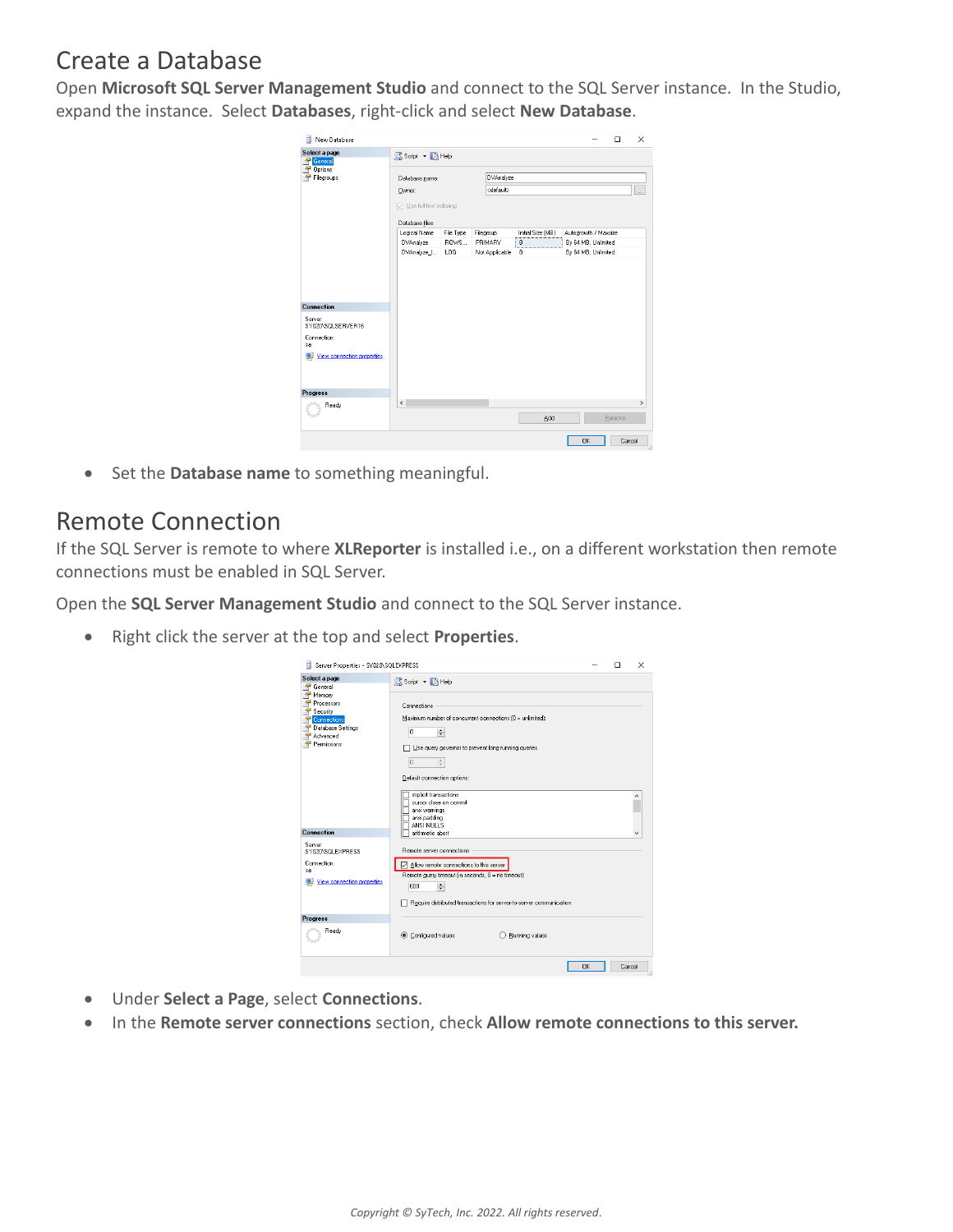### Authentication

When a XLReporter connects to SQL Server, it needs to provide authentication credentials. Two types of authentication are supported by SQL Server:

- Windows Authentication The credentials used will be those of the active Windows user. For a remote connection, this credential will fail unless an identical account is available on the remote system.
- SQL Server Authentication The credentials used will be those of users that have been created in the SQL Server database. This can be used anywhere on the network.

To use SQL Server authentication, open the **SQL Server Management Studio** and connect.

Right click the server at the top and select **Properties**.

| Server Properties - SY020\SQLEXPRESS                                                            |                                                                                                                                                                                                                                                          |           | $\Box$ | $\times$ |
|-------------------------------------------------------------------------------------------------|----------------------------------------------------------------------------------------------------------------------------------------------------------------------------------------------------------------------------------------------------------|-----------|--------|----------|
| Select a page<br>General<br>學                                                                   | Script v B Help                                                                                                                                                                                                                                          |           |        |          |
| Memory<br>Processors<br>Security<br>Connections<br>Database Settings<br>Advanced<br>Permissions | Server authentication<br>◯ Windows Authentication mode<br>SQL Server and Windows Authentication mode<br>Login auditing<br>$\bigcirc$ None<br>● Failed logins only<br>Successful logins only<br>Both failed and successful logins<br>Server proxy account |           |        |          |
| Connection                                                                                      | Enable server proxy account                                                                                                                                                                                                                              |           |        |          |
| Server:<br>SY020\SQLEXPRESS                                                                     | Proxy account:<br>арское веконое<br>Password:                                                                                                                                                                                                            | $\sim$    |        |          |
| Connection:<br>sa                                                                               | <b>Options</b>                                                                                                                                                                                                                                           |           |        |          |
| View connection properties                                                                      | Enable C2 audit tracing<br>Cross database ownership chaining                                                                                                                                                                                             |           |        |          |
| Progress                                                                                        |                                                                                                                                                                                                                                                          |           |        |          |
| Ready                                                                                           |                                                                                                                                                                                                                                                          |           |        |          |
|                                                                                                 |                                                                                                                                                                                                                                                          | <b>OK</b> | Cancel |          |

- Under **Select a Page**, select **Security**.
- In the **Server Authentication** section, select **SQL Server and Windows Authentication mode**.

### Create SQL Server Users

If SQL Server authentication is the preferred way of connecting to the database, then users will be required.

Expand **Security** and right-clicking **Logins**, select **New Login**.

| Ħ<br>Login - New                                          |                                                                                      |            |          |              | $\Box$ | $\times$ |
|-----------------------------------------------------------|--------------------------------------------------------------------------------------|------------|----------|--------------|--------|----------|
| Select a page<br><b>MA</b> General<br><b>Server Roles</b> | Script v Help                                                                        |            |          |              |        |          |
| <b>User Mapping</b>                                       | Login name:                                                                          | SyTech     |          |              | Search |          |
| Securables<br>Status                                      | Windows authentication<br>SQL Server authentication                                  |            |          |              |        |          |
|                                                           | Password:                                                                            |            |          |              |        |          |
|                                                           | Confirm password:                                                                    |            |          |              |        |          |
|                                                           | Specify old password                                                                 |            |          |              |        |          |
|                                                           | Old password:                                                                        |            |          |              |        |          |
|                                                           | Frforce password policy                                                              |            |          |              |        |          |
|                                                           | Enforce password expiration                                                          |            |          |              |        |          |
|                                                           | User must change password at next login<br>Mapped to certificate<br>$\left( \right)$ |            |          |              |        |          |
| <b>Connection</b>                                         | Mapped to asymmetric key                                                             |            |          | $\checkmark$ |        |          |
| Server:                                                   | Map to Credential                                                                    |            |          | $\ddot{}$    |        |          |
| SY020\SYTECHSQLSERVER                                     | <b>Mapped Credentials</b>                                                            | Credential | Provider |              | Add    |          |
| Connection:<br>SY020\SyTech                               |                                                                                      |            |          |              |        |          |
| Wew connection properties                                 |                                                                                      |            |          |              |        |          |
|                                                           |                                                                                      |            |          |              |        |          |
|                                                           |                                                                                      |            |          |              |        |          |
| <b>Progress</b>                                           |                                                                                      |            |          |              | Remove |          |
| Ready                                                     | Default database:                                                                    | master     |          | $\checkmark$ |        |          |
|                                                           |                                                                                      |            |          |              |        |          |

Enter a **Login name**.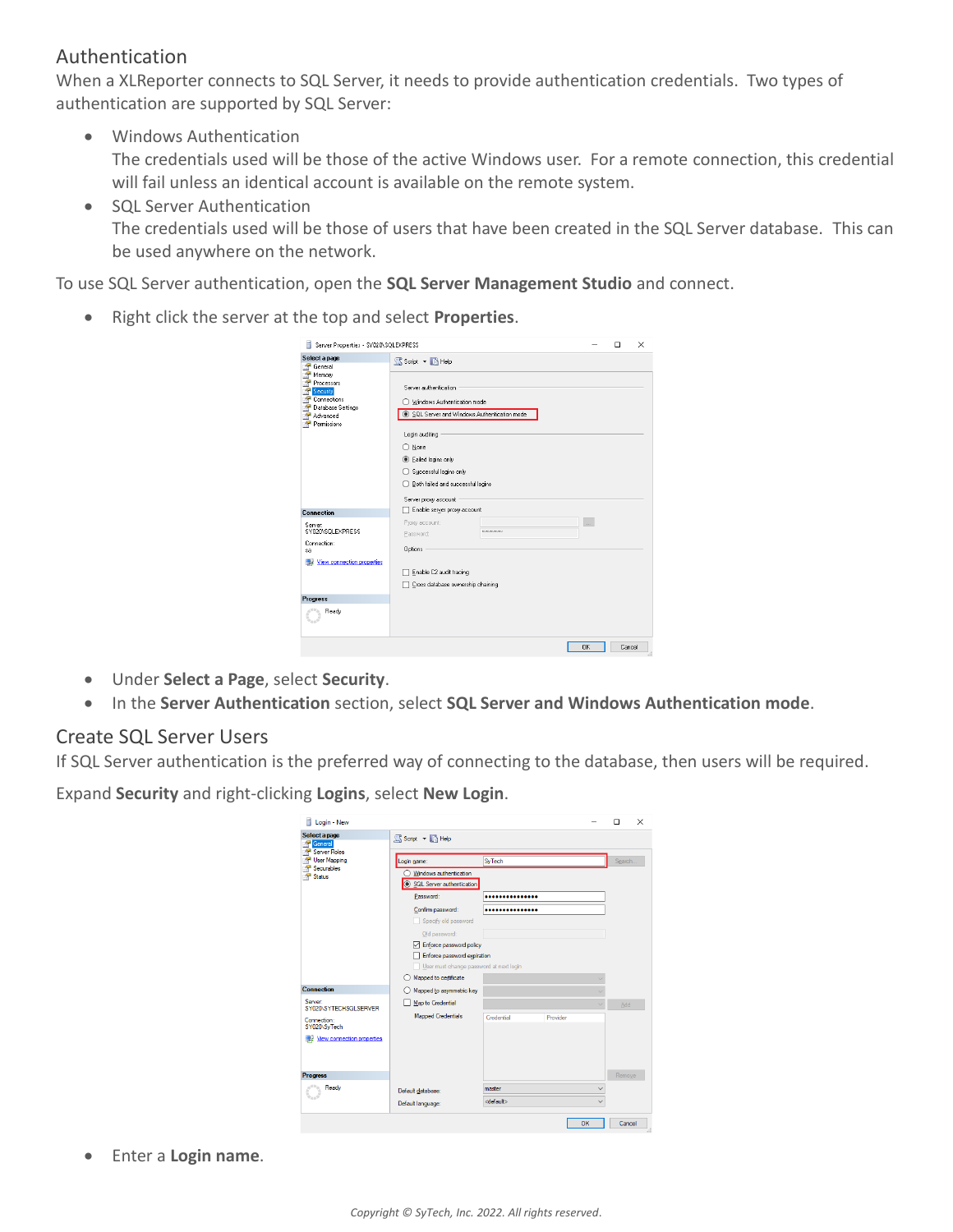**•** Select **SQL Server Authentication**.

#### Browsing

To browse SQL Server names across the network, the **SQL Server Browser Service** needs to be enabled.

Open **SQL Server Configuration Manager**.

| Sal Server Configuration Manager                                                                                                                                                                                                                                       |                                                                                                                                                                                                                                                                                                                                                                                                                                                  |                                                                                                                                                      | $\times$                                                                                                                                                                                           |
|------------------------------------------------------------------------------------------------------------------------------------------------------------------------------------------------------------------------------------------------------------------------|--------------------------------------------------------------------------------------------------------------------------------------------------------------------------------------------------------------------------------------------------------------------------------------------------------------------------------------------------------------------------------------------------------------------------------------------------|------------------------------------------------------------------------------------------------------------------------------------------------------|----------------------------------------------------------------------------------------------------------------------------------------------------------------------------------------------------|
| View<br>Help<br>File<br>Action                                                                                                                                                                                                                                         |                                                                                                                                                                                                                                                                                                                                                                                                                                                  |                                                                                                                                                      |                                                                                                                                                                                                    |
| $\circledast$ $\circledast$<br>⋒<br>$\mathbf{z}$                                                                                                                                                                                                                       |                                                                                                                                                                                                                                                                                                                                                                                                                                                  |                                                                                                                                                      |                                                                                                                                                                                                    |
| <b>PL</b><br>SQL Server Configuration Manager (Local)<br>SQL Server Services<br>目<br>€<br>SQL Server Network Configuration (32bit)<br>SQL Native Client 11.0 Configuration (32bit)<br>> J SQL Server Network Configuration<br>> 를 SQL Native Client 11.0 Configuration | Name<br>SQL Server Integration Services 10.0<br>SQL Server (SQLEXPRESS)<br>SQL Server (SQLSERVER14)<br>SQL Server (SQLSERVER16)<br>SQL Server (SQLSERVER2014)<br>SQL Full-text Filter Daemon Launcher (MSSQLSERVER)<br>SQL Server (MSSQLSERVER)<br>SQL Server Agent (SQLEXPRESS)<br>SQL Server Agent (SQLSERVER14)<br>SQL Server Agent (SQLSERVER16)<br>SQL Server Agent (SQLSERVER2014)<br>SQL Server Browser<br>SQL Server Agent (MSSQLSERVER) | State<br>Running<br>Running<br>Running<br>Running<br>Running<br>Running<br>Running<br>Stopped<br>Stopped<br>Stopped<br>Stopped<br>Running<br>Stopped | Start Mode<br>Automatic<br>Automatic<br>Automatic<br>Automatic<br>Automatic<br>Manual<br>Automatic<br>Other (Boot, Syst<br>Other (Boot, Syst<br>Manual<br>Other (Boot, Syst<br>Automatic<br>Manual |
|                                                                                                                                                                                                                                                                        | $\overline{\phantom{a}}$                                                                                                                                                                                                                                                                                                                                                                                                                         |                                                                                                                                                      | $\rightarrow$                                                                                                                                                                                      |

- Under **SQL Server Configuration Manager (Local)** select **SQL Server Services**.
- On the right, right-click **SQL Server Browser** and choose **Start** to start the service.

If Start and Stop are disabled, this means that the service itself is disabled. To enable, open the Windows **Control Panel** and open **Administrative Tools, Services**.

Locate the **SQL Server Browser** service and double click on it to access **Properties**.

|                                                                                    |  | SQL Server Browser Properties (Local Computer)                             | × |  |  |
|------------------------------------------------------------------------------------|--|----------------------------------------------------------------------------|---|--|--|
|                                                                                    |  | General Log On Recovery Dependencies                                       |   |  |  |
| Service name:                                                                      |  | <b>SQLBrowser</b>                                                          |   |  |  |
| Display name:                                                                      |  | SQL Server Browser                                                         |   |  |  |
| Provides SQL Server connection information to<br>Description:<br>client computers. |  |                                                                            |   |  |  |
| Path to executable:                                                                |  | "C:\Program Files (x86)\Microsoft SQL Server\90\Shared\sqlbrowser.exe"     |   |  |  |
| Startup type:                                                                      |  | Automatic                                                                  |   |  |  |
|                                                                                    |  |                                                                            |   |  |  |
| Service status:                                                                    |  | Running                                                                    |   |  |  |
| Start                                                                              |  | Pause<br><b>Stop</b><br>Resume                                             |   |  |  |
| from here                                                                          |  | You can specify the start parameters that apply when you start the service |   |  |  |
| Start parameters:                                                                  |  |                                                                            |   |  |  |
|                                                                                    |  | OK<br>Cancel<br>Apply                                                      |   |  |  |

- In **Properties** set **Startup type** to *Automatic*.
- Click **OK**.

Return back to the **SQL Server Configuration Manager** and enable the **Browser** service.

#### Protocols

To access a SQL Server instance across the network it may be required to enable the TCP/IP protocol to make the connection.

Open **SQL Server Configuration Manager**.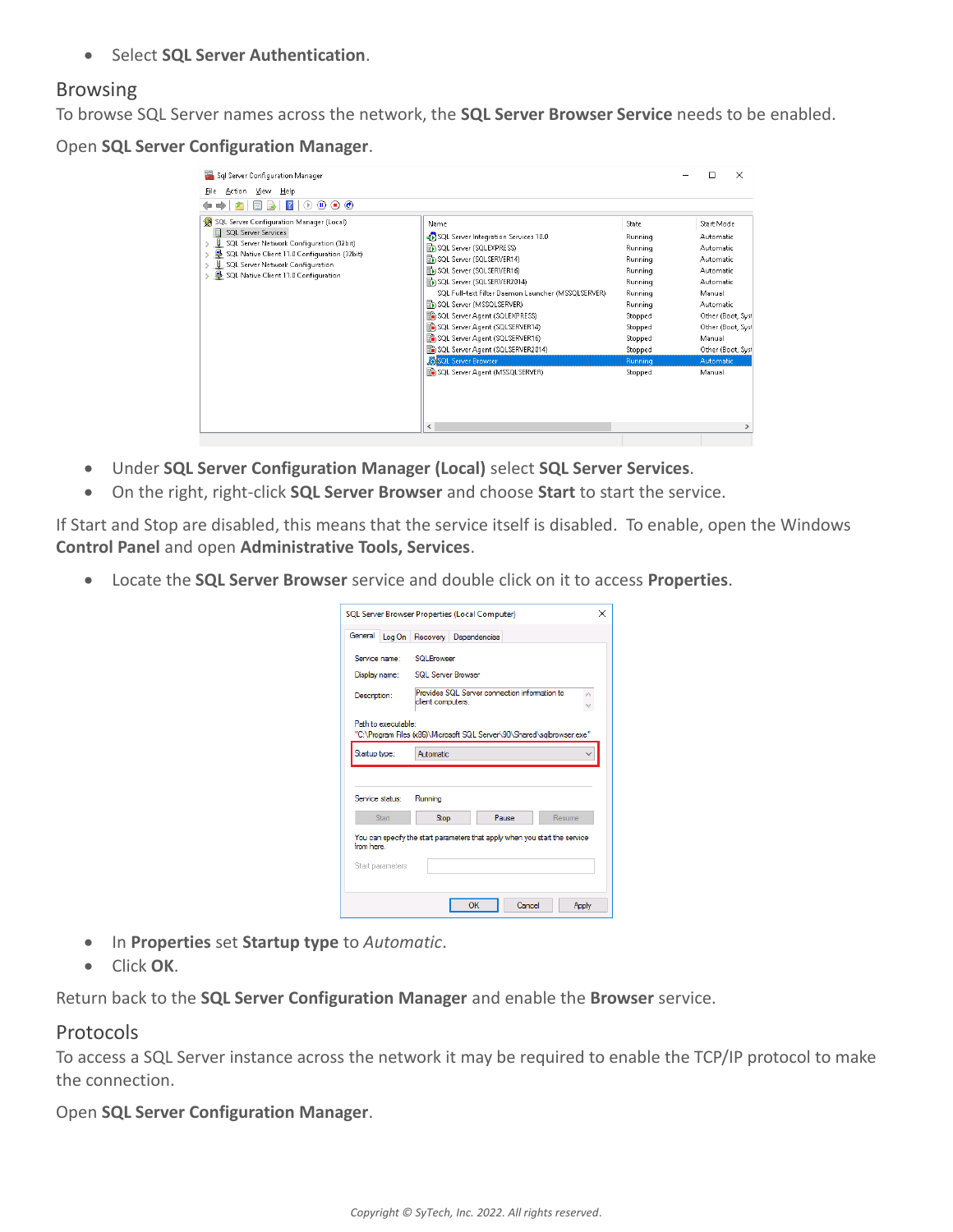| Sql Server Configuration Manager                                                                                                                                                                                                                                                   |                                                                                            |                                                                      | г | × |
|------------------------------------------------------------------------------------------------------------------------------------------------------------------------------------------------------------------------------------------------------------------------------------|--------------------------------------------------------------------------------------------|----------------------------------------------------------------------|---|---|
| File<br>Action View Help                                                                                                                                                                                                                                                           |                                                                                            |                                                                      |   |   |
| 国法                                                                                                                                                                                                                                                                                 |                                                                                            |                                                                      |   |   |
| SQL Server Configuration Manager (Local)<br><b>SOL Server Services</b><br>Ħ<br>SQL Server Network Configuration (32bit)<br>SQL Native Client 11.0 Configuration (32)<br>↓ U SQL Server Network Configuration<br>Protocols for SQLEXPRESS<br>> 5QL Native Client 11.0 Configuration | <b>Protocol Name</b><br><b>3 Shared Memory</b><br><b>T</b> Named Pipes<br><b>SHITCP/IP</b> | <b>Status</b><br><b>Fnabled</b><br><b>Disabled</b><br><b>Enabled</b> |   |   |
| $\epsilon$                                                                                                                                                                                                                                                                         |                                                                                            |                                                                      |   |   |
|                                                                                                                                                                                                                                                                                    |                                                                                            |                                                                      |   |   |

- Under **SQL Server Configuration Manager (Local) expand SQL Server Network Configuration** and select **Protocols for** the instance configured.
- On the right, right-click **TCP/IP** and choose **Enable** to enable the protocol.

### Windows Firewall

If the Windows Firewall is enabled on the machine where SQL Server is installed remote connections may still fail. This is because the **Port** that SQL Server is configured for is not opened in the Windows Firewall.

To identify the Port to open, open the **SQL Server Configuration Manager**.

- Under **SQL Server Configuration Manager (Local) expand SQL Server Network Configuration** and select **Protocols for** the instance configured.
- On the right, right-click **TCP/IP** and choose **Properties**.
- In **TCP/IP Properties** select the **IP Addresses** tab.
- Scroll to the **IPAll** section. If the SQL Server is running on a static port, **TCP Port** is the **Port** number to open. Otherwise **TCP Dynamic Ports** is the **Port** number to open.

Now that the **Port** is identified, it needs to be opened in the Windows Firewall.

- Open the Windows Firewall. Typically the easiest way to do this is by typing Firewall into the search bar at the bottom left of Windows.
- Click **Advanced Settings**
- Right-click **Inbound Rules** and select **New Rule**.
- For the rule type select **Port** and click **Next**.
- Apply the rule to **TCP**.
- For port, select **Specific local ports** and specify the port number identified previously. Click **Next**.
- Leave **Allow the connection** selected and click **Next**.
- Apply the rule for every network type required and click **Next**.
- Give the rule a **Name** and click **Finish**.

If a remote connection still fails, repeat the steps above opening **TCP Port** *1433* and **UDP Port** *1434*.

# TLS Security

When a connector in **XLReporter** is configured to Microsoft SQL Server, by default it uses the Microsoft OLEDB Provider for SQL Server that is delivered with the Windows Operating System. However, this OLEDB provider does not support TLS 1.2 security which can be configured in later versions of SQL Server.

The telltale sign that TLS 1.2 security is enabled on the database is that when the Test Connection button is clicked, the error returned is: **SSL Security error**.

To combat this, Microsoft has released an updated driver (Microsoft OLEDB Driver for SQL Server). This can be downloaded from Microsoft's website and installed. Install either the 32 (x86) or 64 (x64) according to the System Type of the Windows Operating System (32 or 64 bit).

If this driver is installed on the PC, when a connector to SQL Server is configured, it will use the new driver rather than the one delivered by the Operating System.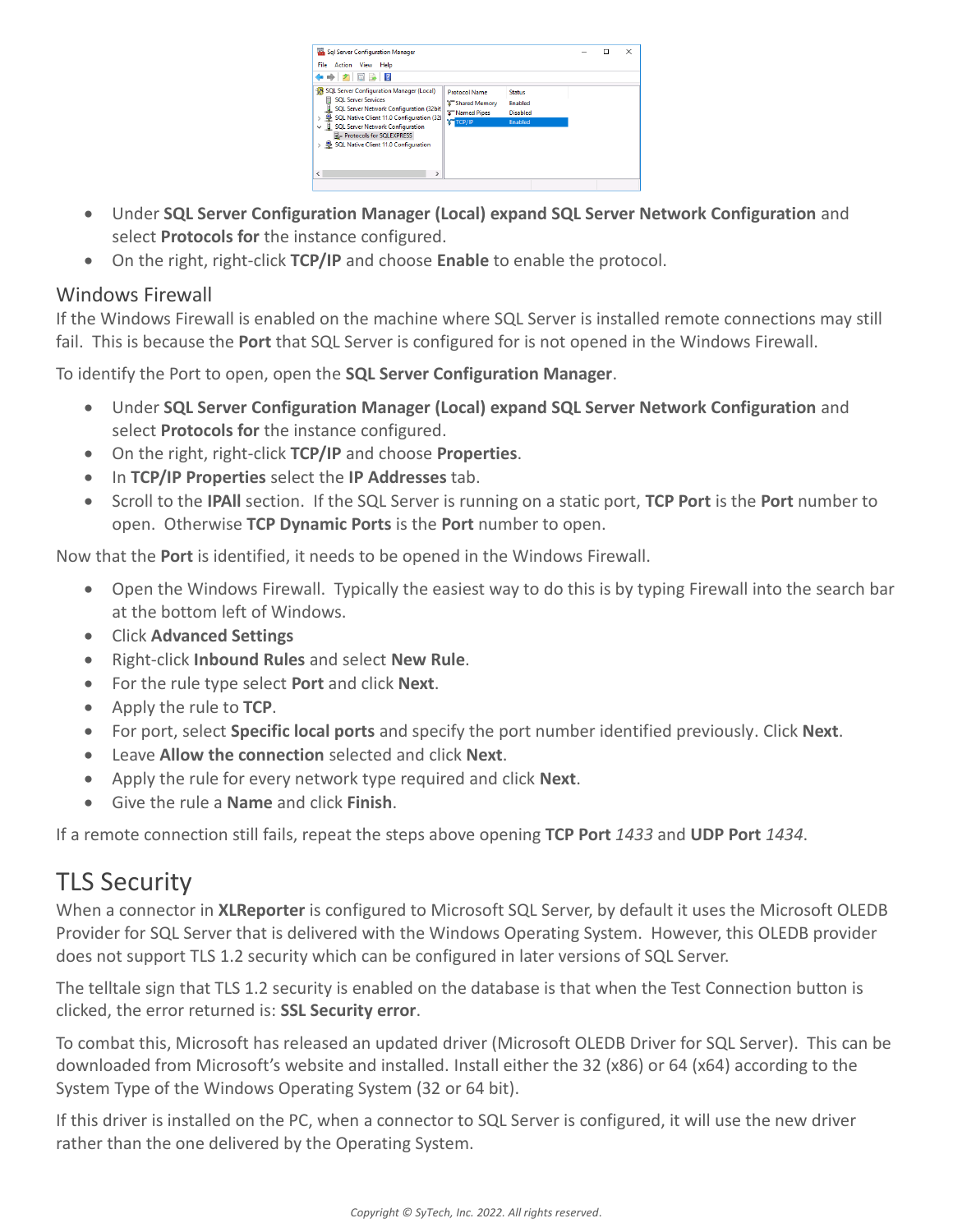# Create a Project

From the **XLReporter Project Explorer** select **File, New** to start the **Project Wizard**. This will give step-by-step instructions on creating a project.

Step 1

Enter a **Project Name** and **Description** (optional).

| <b>New Project</b>                                  |                          |
|-----------------------------------------------------|--------------------------|
| Step 1 : Specify the Project Name and its Location. |                          |
| Project Name:                                       | XLR_Project              |
|                                                     | Project Off Line         |
| Description:                                        | Customer or Site name    |
|                                                     |                          |
| Project Location:                                   | c:\XLRprojects           |
|                                                     |                          |
|                                                     |                          |
|                                                     |                          |
|                                                     |                          |
|                                                     |                          |
| $<$ Back                                            | Cancel<br>Next<br>Finish |

### Step 2

Configure the data connector, click **Add.**

|    | New Project                                                      |          |             |
|----|------------------------------------------------------------------|----------|-------------|
|    | Step 2 : Configure the Connectors (data sources) of the Project. |          |             |
|    | Add Modify X Delete   Catalog                                    |          |             |
|    | Name                                                             | Provider | Description |
| l∗ |                                                                  |          |             |

Select **Database**, **Microsoft SQL Server**.

# Connector

| Microsoft SQL Server    |                          | $\mathbf{x}$ |
|-------------------------|--------------------------|--------------|
| <b>Connector Name</b>   | Database 1               |              |
| Description             | 192.168.9.45\sqlserver16 |              |
| <b>Primary Database</b> |                          |              |
| Type                    | Microsoft SQL Server     | $\Box$       |
| Data Source             | 192.168.9.45\sqlserver16 |              |
|                         |                          | Settings     |
|                         | OK                       | Cancel       |

### **Primary Database**

This defines a connection to the database. A browse button […] is provided to define.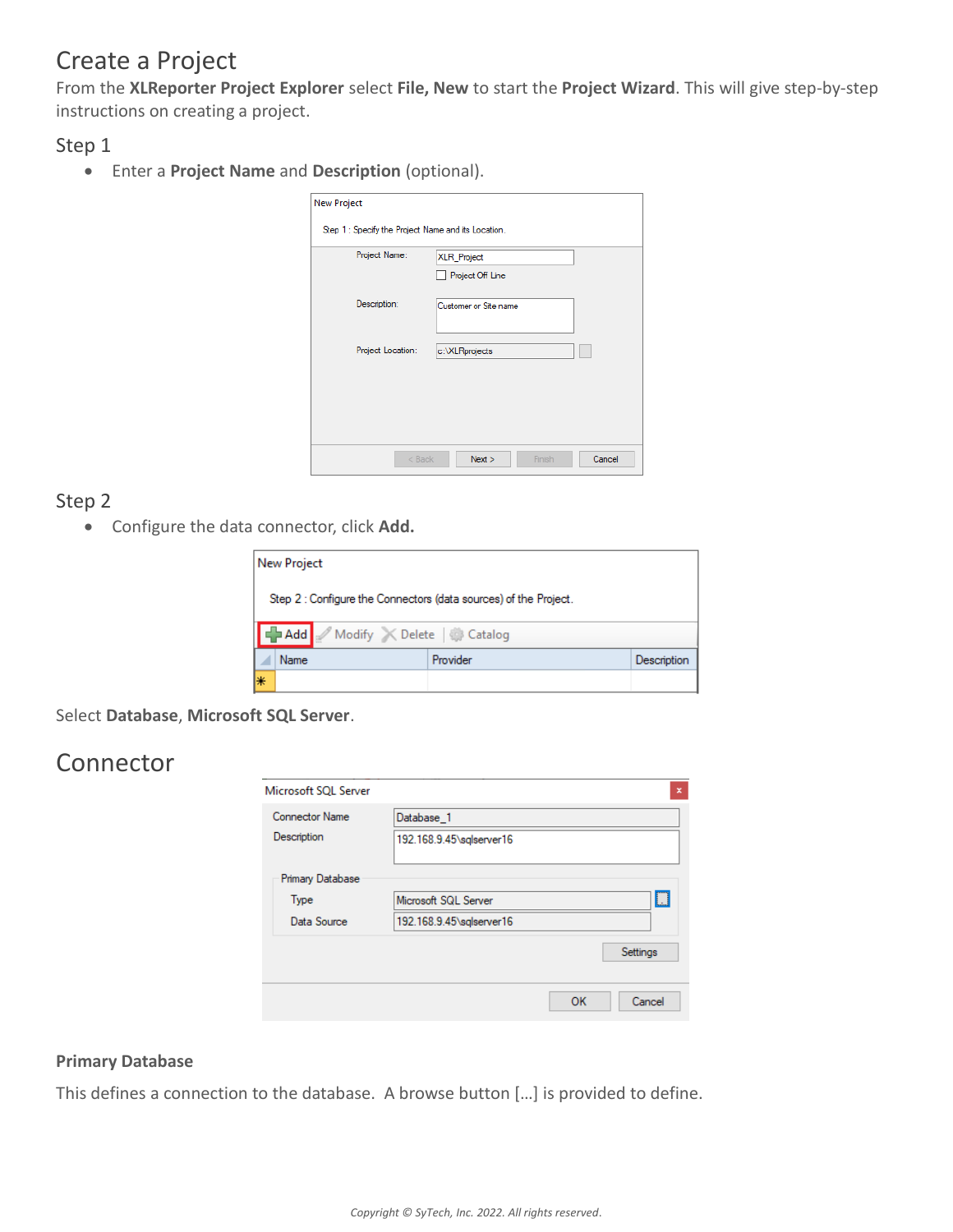| <b>Database Connect</b> |                                       |        |                                                             |                          |                             |              | $\mathbf x$            |
|-------------------------|---------------------------------------|--------|-------------------------------------------------------------|--------------------------|-----------------------------|--------------|------------------------|
|                         | Microsoft SQL Server                  | $\sim$ | Connection name                                             | Microsoft SQL Server     |                             |              |                        |
|                         | Microsoft Access                      |        | Server name<br>Port number                                  | 192.168.9.45\sqlserver16 | $\triangledown$ Use Default | $\checkmark$ | Refresh                |
|                         | Microsoft Excel                       |        | Log on to the server<br><b>.</b> Use Windows Authentication |                          |                             |              |                        |
| MySQL                   | MySQL                                 |        | Use SQL Server Authentication                               |                          |                             |              |                        |
|                         | $\mathsf{PostgreSQL}$                 |        | User Name<br>Password                                       |                          |                             |              |                        |
|                         | SQLite                                |        | Database                                                    | DB <sub>9</sub>          |                             | $\checkmark$ | Refresh                |
| 0991                    | <b>Text Files</b>                     |        |                                                             |                          |                             |              | <b>Test Connection</b> |
| $\langle$               | Other (OLEDB/ODBC) v<br>$\rightarrow$ |        |                                                             |                          |                             |              |                        |
|                         |                                       |        |                                                             |                          |                             |              | Cancel                 |

Browse for a **server**.

Select a **login** method.

Select a **Database.**

Click **Test Connection** to validate communication with the server.

#### **Settings**

The **Settings** button opens the **Settings** dialog that defines characteristics of the database that are used to retrieve data.

| Settings                                             | × |
|------------------------------------------------------|---|
| 60<br>÷<br>Client Wait Time (sec)                    |   |
| Table/Column Delimiter<br>Start  <br>End             |   |
| Date/Time Delimiter<br>End<br>Þ<br><b>Start</b><br>٠ |   |
| Date/Time Storage                                    |   |
| <b>Local Date and Time</b>                           |   |
| Date format is YYYY-MM-DD                            |   |
|                                                      |   |
| OK<br>Cancel                                         |   |

Typically, these settings are defaulted correctly based on the **Primary Server**.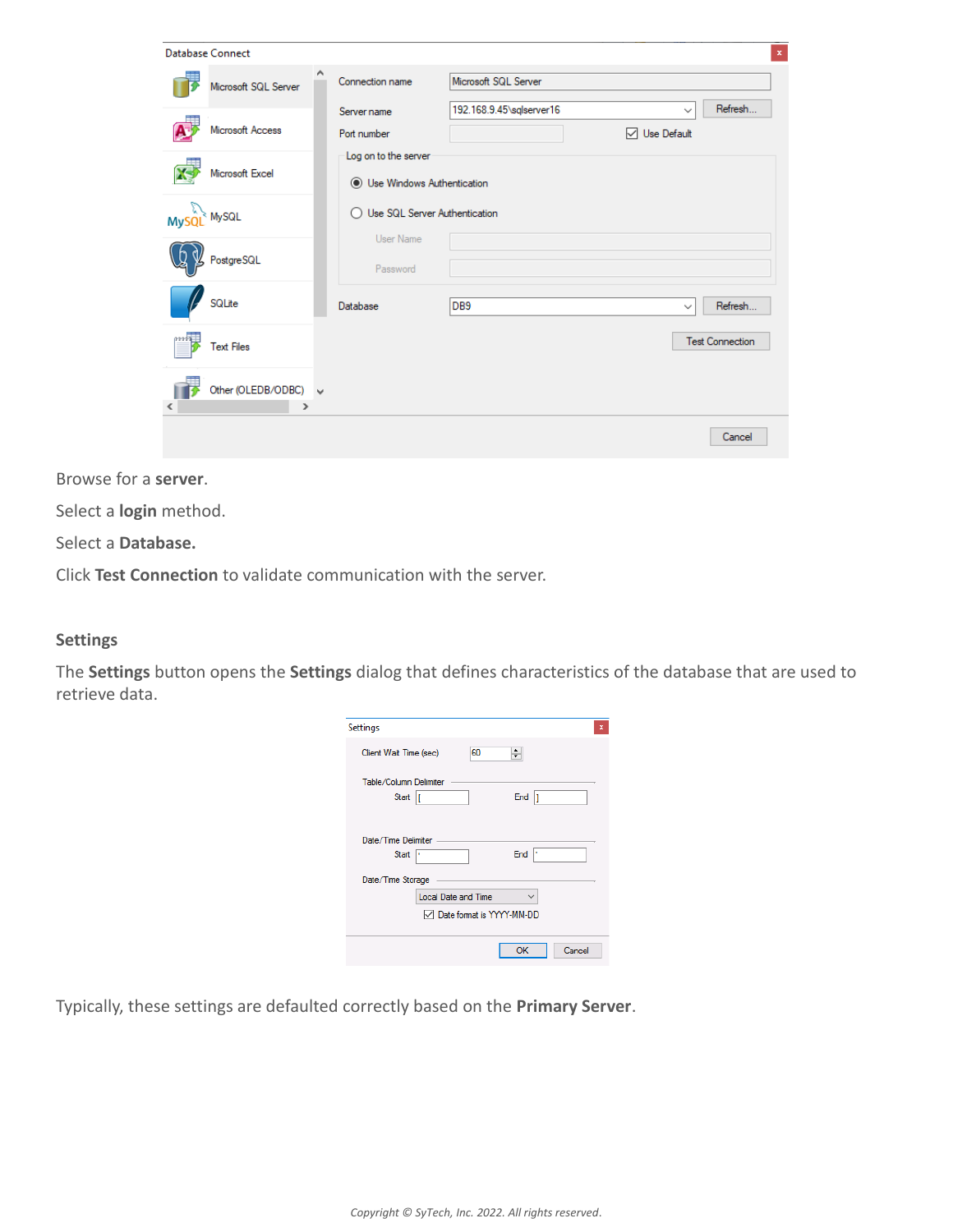### Verify Data Communication

To verify communication with Microsoft SQL Server, open the **Project Explorer** and select the **Tools** tab**.** Open **Connector Groups.** Select your Microsoft SQL Server connector and then select **Add**.

For more information on database groups settings, see the document on **Relational Database Data Groups**.

| Select Type                                                                 |  |
|-----------------------------------------------------------------------------|--|
| Standard<br>Retrieve values for selected columns.                           |  |
| ◯ Cross Tab<br>Retrieve values for selected columns by<br>cross tabulating. |  |
| Cancel<br>ΩK                                                                |  |

Select the **Standard** group type and click **OK**.

#### Under the **Setup** tab:

|       | Database Group (Database_1)<br><b>File</b> Preview |                                            |                                                                      |                       |                                              |               |                                                                                     |                               |           |                      |                       |                          |           |
|-------|----------------------------------------------------|--------------------------------------------|----------------------------------------------------------------------|-----------------------|----------------------------------------------|---------------|-------------------------------------------------------------------------------------|-------------------------------|-----------|----------------------|-----------------------|--------------------------|-----------|
| Setup |                                                    |                                            |                                                                      |                       | Columns Filters Order Group Calculations SQL |               |                                                                                     |                               |           |                      |                       |                          |           |
|       |                                                    |                                            |                                                                      |                       |                                              |               | Connect to your database and choose the tables or query that you want to report on. |                               |           |                      |                       |                          |           |
|       | Connection                                         |                                            |                                                                      | Database Tables/Views |                                              |               |                                                                                     |                               |           |                      | Selected Tables/Views |                          |           |
|       |                                                    | $\sqrt{}$ Tables                           |                                                                      | $\Box$ Views          |                                              | $\Box$ System |                                                                                     |                               |           | <b>CustomerSales</b> |                       |                          |           |
|       | Reconnect                                          | <b>Activities</b><br>Alarms<br>Float Table | <b>AlarmsAndEvents</b><br><b>CustomerSales</b><br><b>RSDataPoint</b> |                       |                                              |               |                                                                                     | ۸                             | $\, > \,$ |                      |                       |                          |           |
|       | View                                               | <b>TableKPI</b><br>$\hat{}$                | <b>RSDataPointSample</b><br><b>String Table</b><br>Table Top 10      |                       |                                              |               |                                                                                     | $\checkmark$<br>$\rightarrow$ | $\prec$   | $\,<$                |                       |                          |           |
|       |                                                    |                                            |                                                                      | Filter                |                                              |               | Apply<br>$\checkmark$                                                               |                               |           |                      |                       | Records to Fetch   TOP n | $\vee$ 10 |
|       |                                                    | Joins                                      |                                                                      |                       |                                              |               |                                                                                     |                               |           |                      |                       |                          |           |
|       |                                                    |                                            | Column                                                               |                       |                                              |               |                                                                                     | Condition                     |           |                      | Column                |                          | ́         |
|       |                                                    |                                            |                                                                      |                       |                                              |               |                                                                                     |                               |           |                      |                       |                          |           |
|       |                                                    |                                            |                                                                      |                       |                                              |               |                                                                                     |                               |           |                      |                       |                          | v         |

- Select a table from the database.
- Change **Records to Fetch** to *TOP n* and set the number of records to *10*. This will limit the number of records in the output to 10.